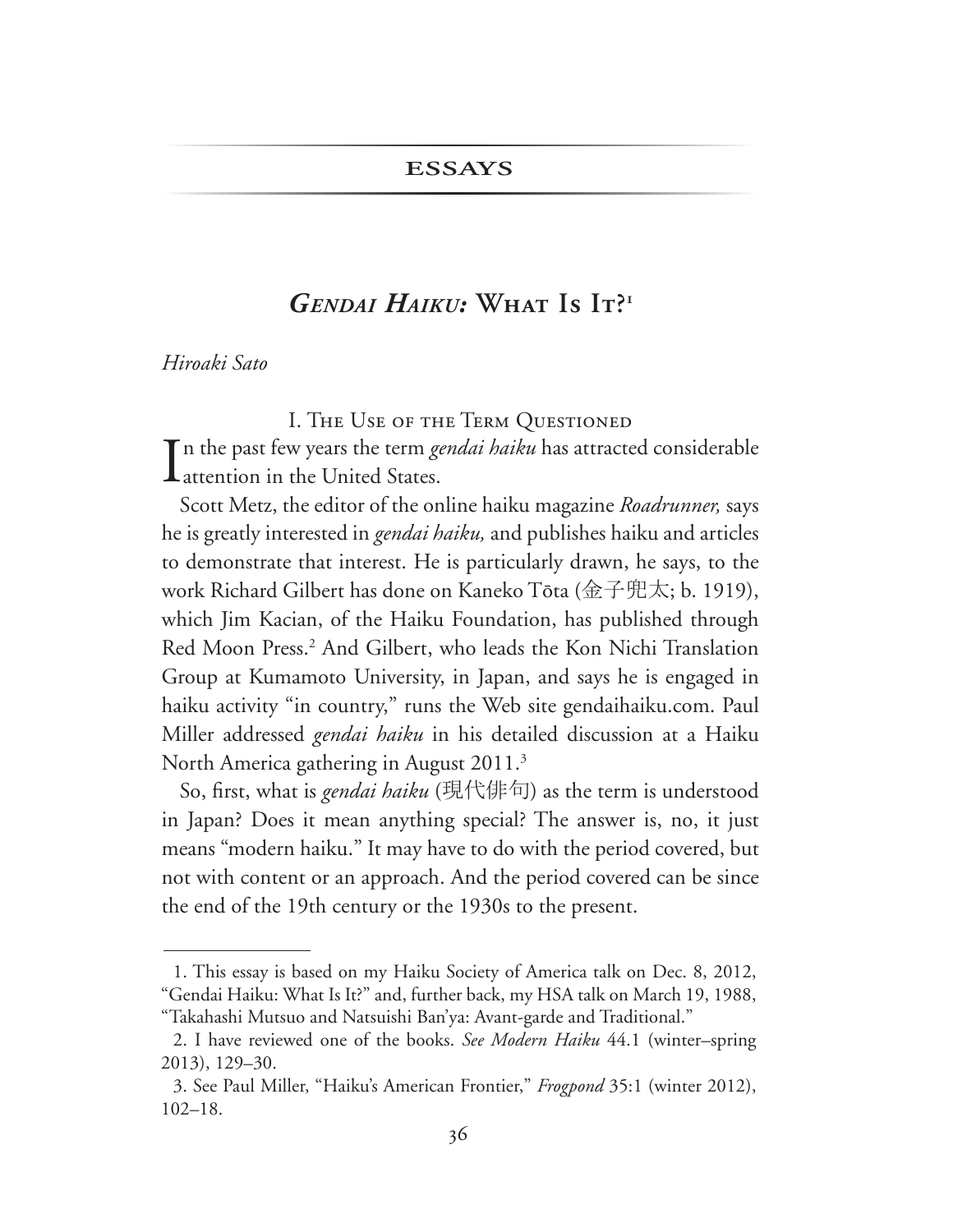This is most clear in the encyclopedia on *gendai haiku,* called *Gen*dai haiku dai-jiten (現代俳句大辞典), published in 1980 by Meiji Shobō (明治書房). Its editors' purpose was to supplement an earlier volume the same house published in 1957, *Haikai dai-jiten* (俳諧大 辞典). The coverage of the earlier volume, as the title suggests, began with *haikai,* and ended with terms, poets, anthologies, movements, and such, up to the time of its editing, the mid-1950s. The coverage of Gendai haiku dai-jiten, in contrast, begins with Masaoka Shiki (正岡  $\pm$ 規; 1867–1902), and ends about the time of its editing. That means the new encyclopedia covers everyone who is somebody in haiku and every notable phenomenon related to haiku spanning nearly a hundred years.

There also exist a number of selections and anthologies with *gendai haiku* in their titles that do not limit themselves to a readily identifiable group of haiku or haiku writers. *Gendai haiku dai-jiten* itself lists a dozen multi-volume collections that fit the bill. I have two of them, one the six-volume assemblage called *Gendai haiku zenshū* (現代俳句  $\hat{\pm}$ 集), published from 1977 to 1978 by Rippū Shobō (立風書房). Each of the six volumes carries six to ten haiku poets, each represented by 250 to 400 haiku in the poet's own selection, along with the poet's commentary on a dozen, topped with an overall assessment by a wellknown writer of prose or poetry, but not necessarily of haiku. But from the perspective of our subject, one thing to be noted about this compi lation is the editorial policy.

These volumes, the editors say, are designed to cover haiku poets since the days of Nakamura Kusatao (中村草田男; 1901-1983), Ishida Hakyō (石田波郷; 1913–1969), Katō Shūson (加藤楸邨; 1905–1993), and Saitō Sanki (西東三鬼; 1900–1962), but not to favor either those of "the traditionalist school" (伝統派) or those of "the avant-garde school" (前衛派).

Of the four haiku poets named, the first three—Nakamura, Ishida, and Katô—may have been relatively tame, at times categorized as they were as "the life-exploring school," *jinsei tankyū-ha* (人生探究派), which means, I take it, those who "explore" what our life is all about and describe their findings in haiku. But the fourth and last, Saitō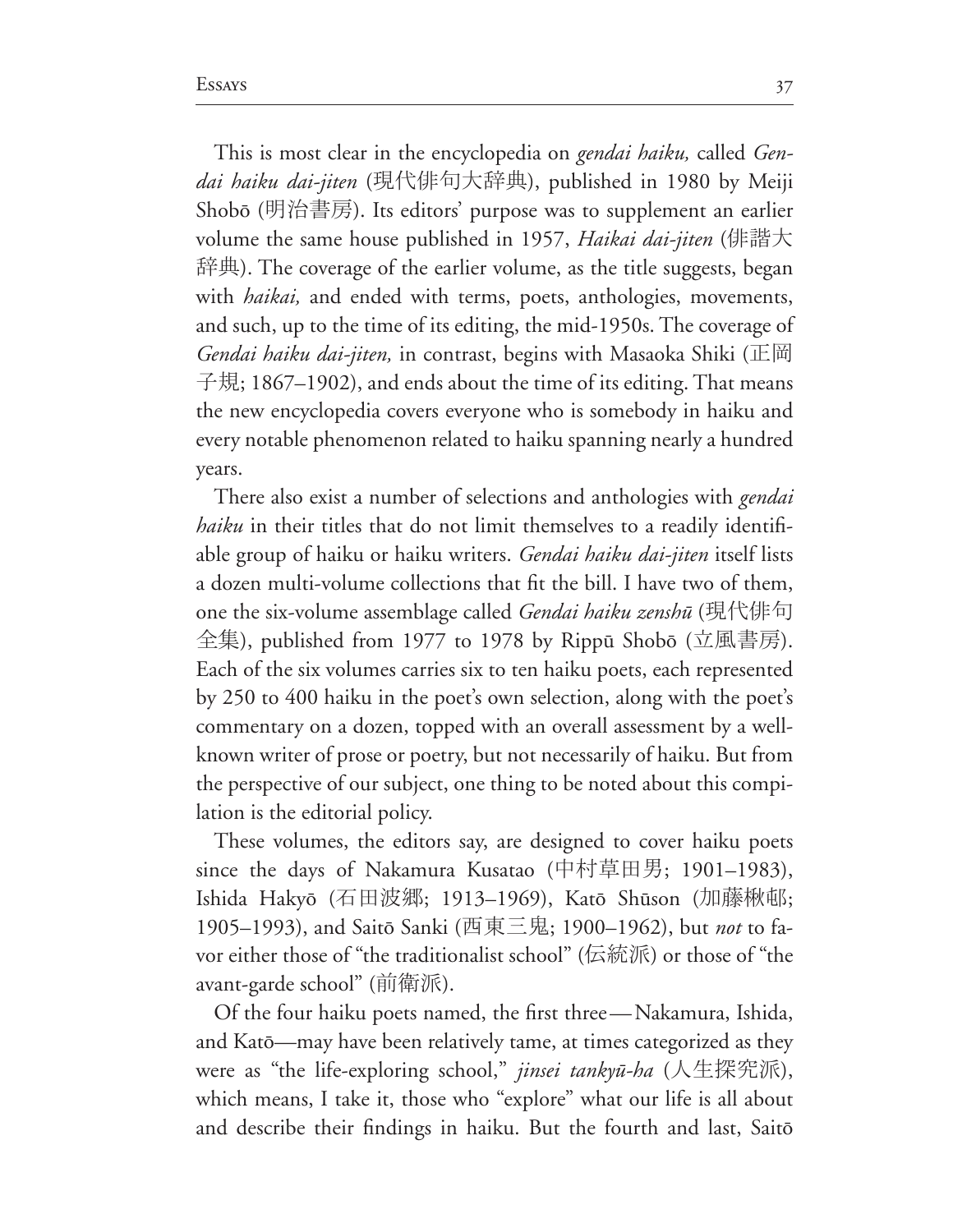Sanki, is known for the movement called "the Newly Rising Haiku," *Shinkō Haiku* (新興俳句), that ended in arrests and jailing in 1941, just before Japan went to war with Great Britain, the Netherlands, and the United States. Some poets in the movement wrote haiku that were markedly antiwar and the authorities didn't like it.

The editors of these six volumes were more eclectic. The four listed are: Iida Ryūta (飯田龍太; 1920-2007), a traditionalist haiku poet; Ōoka Makoto (大岡信; b. 1931), a non-tanka, non-haiku poet famed for his small but perennial newspaper column citing and commenting on tanka and haiku, both classical and modern; Takayanagi Shigenobu (高柳重信; 1923–1983), best known for his lineated haiku, of whom we will see more later; and Yoshioka Minoru (吉岡実; 1919–1990), a Surrealist poet.

So what was it that happened that prompted these editors not to take a clear stance as regards gendai haiku?

In 1947, two years after Japan's defeat in World War II, with the police state officially abolished, a group of thirty-five haiku poets got together to set up an association called Gendai Haiku Kyōkai (現代俳句協  $\hat{\Xi}$ ). In doing so, the charter members, who included Kusatao, Hakyō, Shūson, and Sanki, appear to have had only one standard for membership: to exclude Takahama Kyoshi (高浜虚子; 1874–1959) and some big names aligned with him. Kyoshi was the foremost traditionalist who wielded "dictatorial" power through his magazine Hototogisu.

That obviously was the problem. In 1961 the association collapsed. The reasons were "unclear," *Gendai haiku dai-jiten* says, but the main impetus apparently was the schism between those who thought haiku to be writings that adhered to the *yūki-teikei* (有季定型) format—those that included a kigo (季語), "seasonal word," and written in teikei (定型), the "set form" of 5-7-5 syllables — and those who were a little more expansive, tolerant.

After all, haiku writers are a contentious lot. Kaneko Tōta tells us that his mother warned him not to get involved in haiku by saying "haiku is high jinx" (*haiku wa kenka*).<sup>4</sup> She was in a position to know.

<sup>4.</sup> 俳句は喧嘩. Kaneko Tōta, *Waga sengo haiku-shi* (Iwanami Shoten, 1985), 75.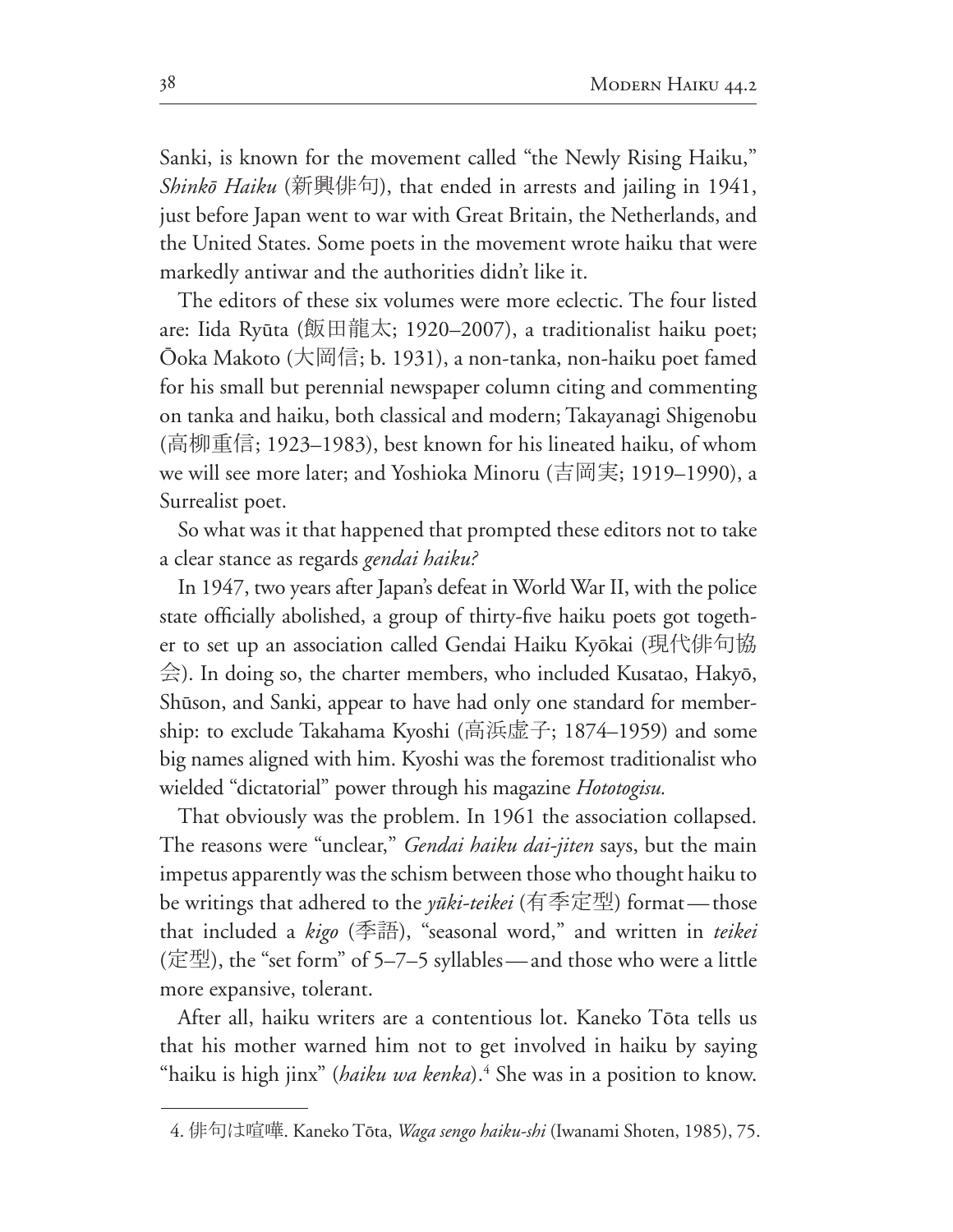The upshot: those who accepted non-*yūki-teikei* haiku decided to keep the original name of their association, the Gendai Haiku Kyōkai, and carried on. The splinter group called itself Haijin Kyōkai (俳人協  $\hat{\triangle}$ ),<sup>5</sup> with Nakamura Kusatao becoming its president. It was this new group that four decades later, in 1999, created a furor when it submitted a request or demand to publishers that the school textbooks they put out include only *yūki-teikei* haiku. They argued that in haiku "the kigo and the 5-7-5 set form are inseparable."<sup>6</sup>

But there was a glitch. Although the Gendai Haiku Kyōkai<sup>7</sup> continued to admit those who spurned kigo and "the set form," and they still do so, that has only muddied the meaning of gendai haiku.

## **II.** THE ZEN'EI QUESTION

Now, making a distinction between traditionalist and avant-garde would surely make sense, though the editors of the six volumes chose not to. The question, then, may be: Is there any group or association of haiku poets called avant-garde—*zen'ei* (前衛) in Japanese?

There apparently hasn't been any haiku organization calling itself zen'ei, but the notion of zen'ei in haiku has existed for some time. Following Japan's defeat in 1945, Takayanagi Shigenobu apparently was among the first to use the term when, in 1947, he characterized "the haiku saint" Bashō and the haiku he created as "pseudo-avant-garde."<sup>8</sup> In the chaos following the national catastrophe, the predominant sentiment was to dismiss anything associated with pre-defeat customs and practices as "feudalistic," "undemocratic," or else unworthy of "a new Japan." The Kyoto University humanities professor Kuwabara Takeo (桑原武夫; 1904–1988) condemned haiku as "a secondary art,"<sup>9</sup> but

<sup>5.</sup> Its Web site, http://www.haijinkyokai.jp/about/member.html, says that it started with 30 members, but by 2012 it had 15,149 members.

<sup>6.</sup> I owe to the haiku poet Shimada Gajō for this information.

<sup>7.</sup> http://www.gendaihaiku.gr.jp/index.shtml.

<sup>8. &</sup>quot;Gi-zen'ei-ha," Takayanagi Shigenobu, Babel no tō (Nagata Shobō, 1974), 26.

<sup>9. &</sup>quot;Daini geijutsu—gendai haiku ni tsuite," Kuwabara Takeo, *Daini geijutsu* (Kōdansha, 1986), 15–34. The essay appeared at the end of 1946.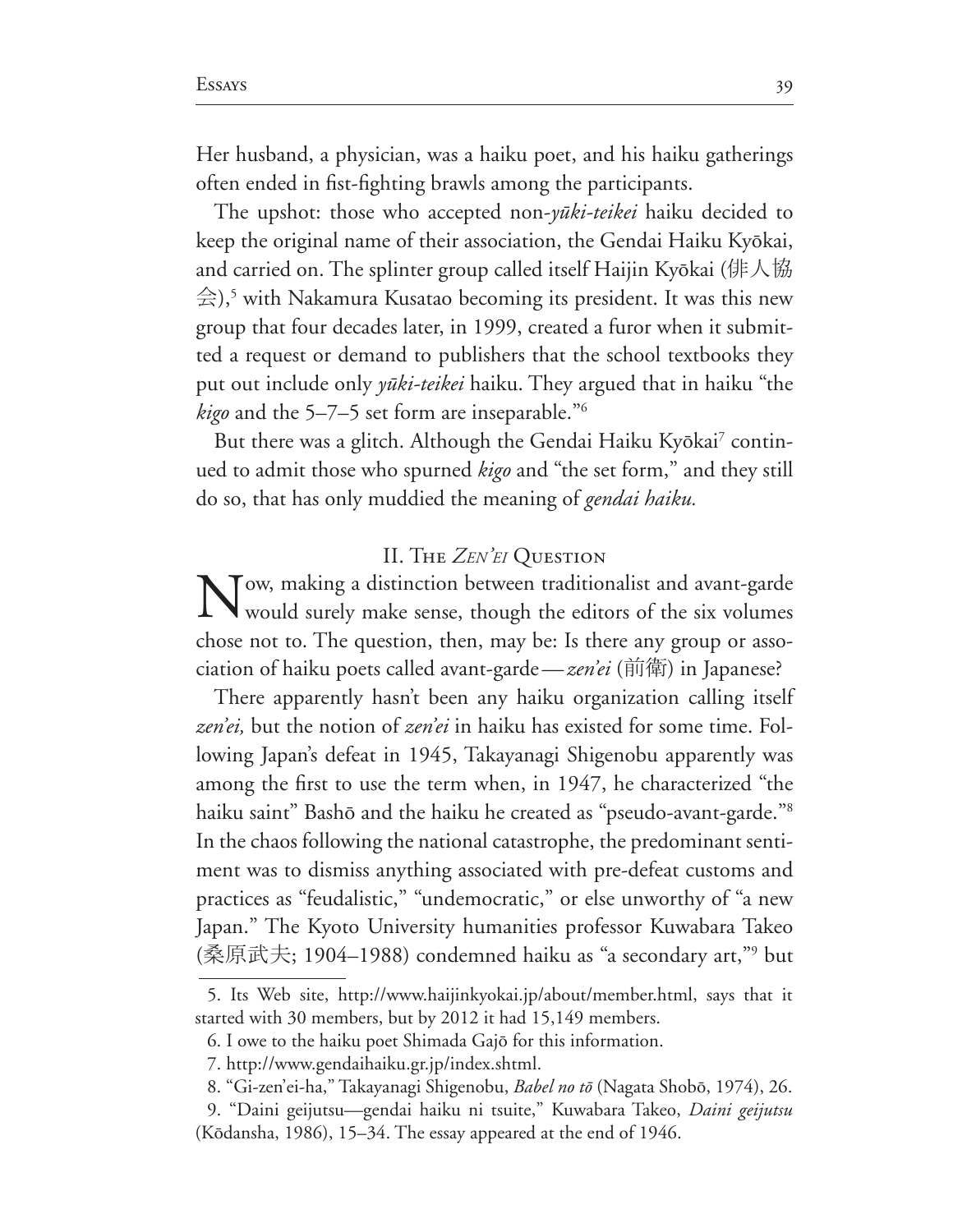that was not the only bomb thrown at haikudom. Other prominent critics did something similar.<sup>10</sup>

Takayanagi's debut book, in 1950, *Fukiko* (蕗子)—the title, "Butterbur Child," is the name of an imagined girl<sup>10</sup> — consisted of haiku broken up into various lines, itself a radical departure: most haiku till then was written and printed in one line even though Ogiwara Seisensui (荻原井泉水; 1884-1976) had advocated breaking haiku into two lines four decades earlier. Also, all the haiku in the small handset booklet dealt with seemingly nonhaiku subjects. In fact, the short lineated pieces were accepted as haiku, you might say, because the author put them forward as such. The following is from his 1952 collection *Hakushaku-ryū* (伯爵領; "The Count's Territory"): $12$ 

<sup>10. &</sup>quot;Haiboku no shi," Takayanagi, Babel no tō, 10.

<sup>11. &</sup>quot;Fukuko tanjō," Takayanagi, *Babel no tō*, 172–76. The collection is included in its entirety, sans the afterword, in *Kaneko Tōta* / Takayanagi Shigenobu shū, the Gendai haiku no sekai 14 (Asahi Shinbunsha, 1984). For this book, no editor's name is given.

<sup>12.</sup> The book is included in *Kaneko Tōta/Takayanagi Shigenobu shū*, with the haiku on page 221. The title may come from "Count Ōmiya" that Takayanagi set up as an imagined interlocutor, as well as his being enamored with the French symbolist writer comte de Villiers de l'Isle-Adam. A line from his writing is used as an epigraph for *Fukiko*.

<sup>13.</sup> Roman transliteration in disregard of line breaks: *mori no yofuke no haika no misa ni mi o yaku saiga,* a total of twenty-one syllables. In English: "In / a forest late/at night/in/a fire-/worshipping Mass/burning itself a/painted/moth."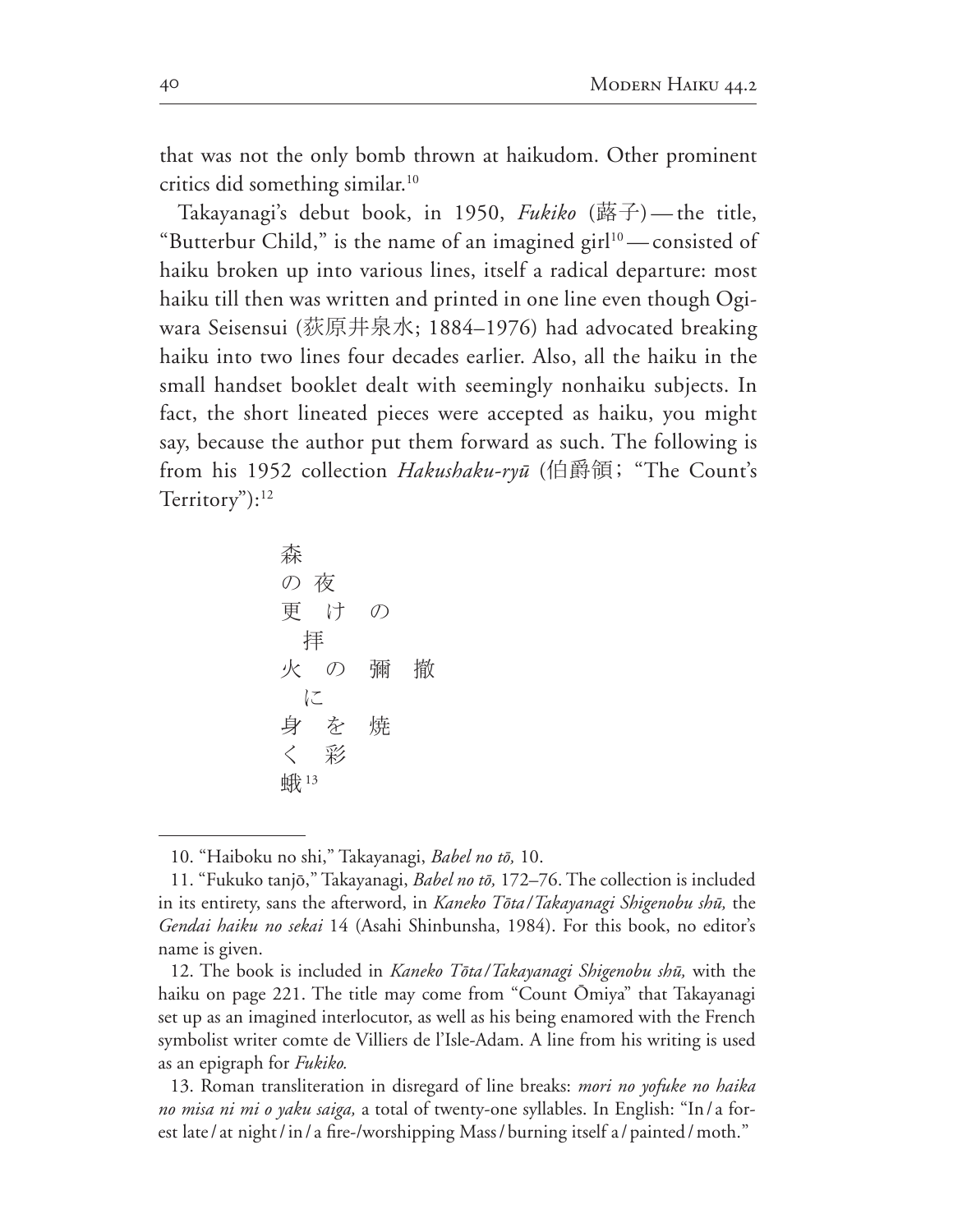Takayanagi delighted in experimenting. *The Count's Territory* even had a piece entirely made up of  $\bullet$ ,  $\circ$ , and three other symbols. In all the pieces supplementing his 1979 collection *Nihon Kaigun* ( $\boxplus$ 本海軍; "The Japanese Navy"), he used the last sound of each line to start the next line.

Predictably, by the time Takayanagi's first book came out, there were haiku poets identified as *zen'ei*, and some of them, in 1962, started a magazine titled *Kaitei* (海程; "The Marine Distance") with *zen'ei* as its central concern.<sup>14</sup> Kaneko Tōta was the leader of that group.

But Kaneko was — and has remained — far less daring than Takayanagi in form and content. The first adumbration of this may well have been his manifesto in the inaugural issue of *Kaitei:* "We love the shortest 'set-form' poetic form in the Japanese language called haiku."<sup>15</sup> From early on he talked about "social consciousness," his preference of expressing himself over "haikuesqueness" —*haikusei* (俳句性) — and so on,<sup>16</sup> but he has since reiterated the importance of not just retaining "the shortest poetic form," if not the set form of 5-7-5 syllables, but also of showing the sense of season. And he has frowned upon lineation.<sup>17</sup>

Of course, we must remember that, however avant-garde he may appear in his lineated haiku, Takayanagi started out writing haiku in one line and continued to do so, on seemingly far more con ventional subjects, under the pen name Yamakawa Semio  $(\perp\!\!\!\perp\!\!\!\!\perp\!\!\!\!\perp\!\!\!\!\perp\!\!\!\!\perp\!\!\!\!\perp\!\!\!\!\perp\!\!\!\!\perp\!\!\!\!\perp\!\!\!\!\perp\!\!\!\!\perp\!\!\!\!\perp\!\!\!\!\perp\!\!\!\!\perp\!\!\!\!\perp\!\!\!\!\perp\!\!\!\!\perp\!\!\!\!\perp\!\!\!\!\perp\!\!\!\!\perp\!\!\!\!\perp\!\!\!\!\perp\!\!\!\!\perp\!\!\$ 蝉夫; lit.: "mountain-river-cicada-man"). The critic Isoda Kōichi (磯田光一; 1931–1987) once cited John Cage in comparison with

<sup>14.</sup> Kaneko Tōta, *Waga sengo haiku-shi* (Iwanami Shoten, 1985), 219.

<sup>15.</sup> われわれは俳句という名の日本語の最短定型詩形を愛している。 The *Gendai haiku dai-jiten* entry on *Kaitei.*

<sup>16.</sup> Kaneko's 1961 argument with Yamaguchi Seishi is quoted in Takayanagi, *Babel no tō*, 272–74.

<sup>17.</sup> Kaneko clarified what he meant by "the short poetic form" in the book he wrote with the tanka poet Okai Takashi (岡井隆; b. 1928) *Tanshikei bungaku-ron* (Kinokuniya Shoten, 1963), where he emphasized the haiku "rhythm." In his later "introduction to haiku," *Haiku nyūmon* (Hokuyōsha, 1979), he stressed the importance of the sense of season as well as "the haiku form and rhythm."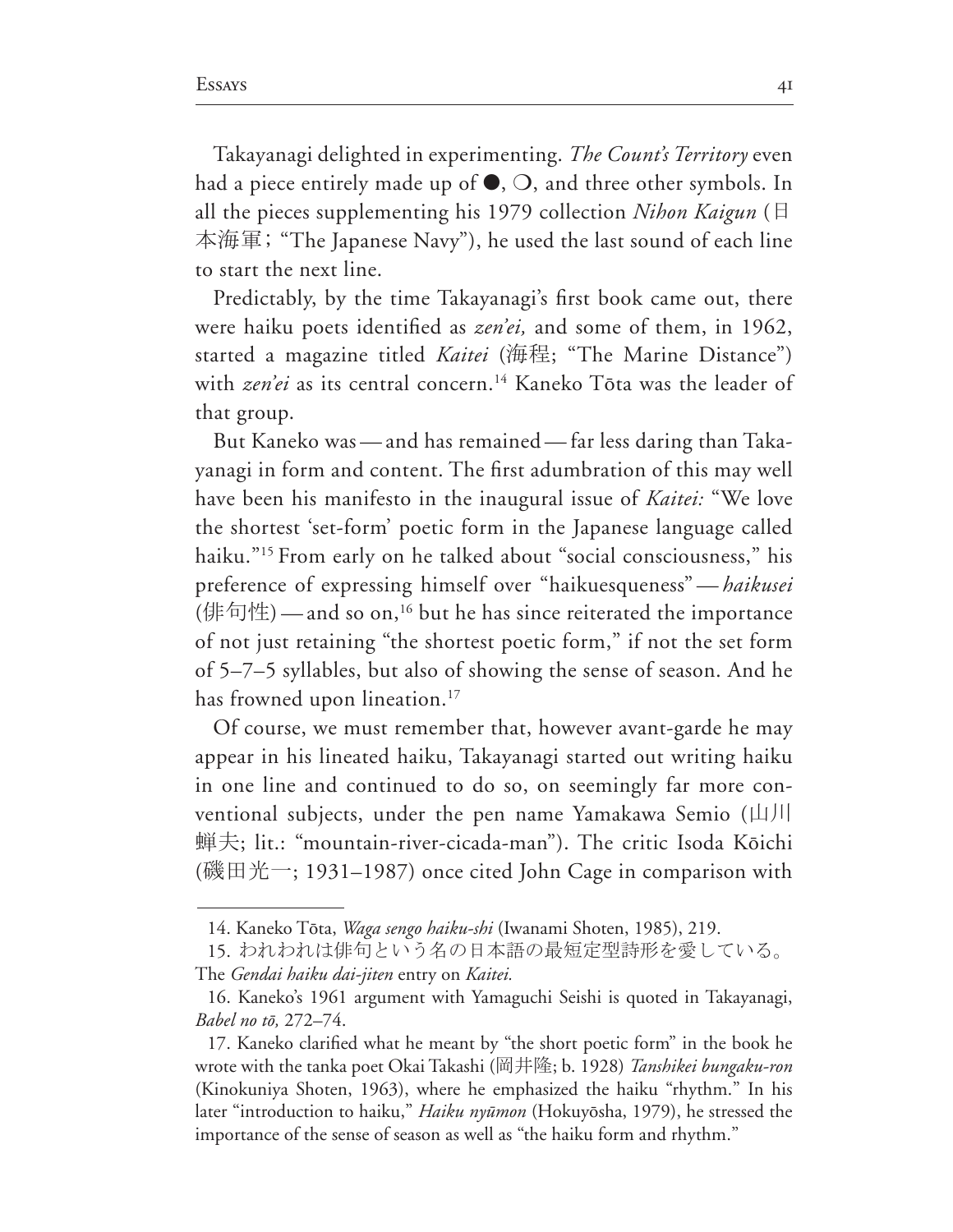Arnold Schoenberg to question if Takayanagi really was "a destroyer of the [haiku] mode." His conclusion: Takayanagi was "also a conservative. $^{918}$ 

Similarly, you may say Kaneko is a conservative at his core. A bureaucrat at the Bank of Japan (counterpart of the U.S. Federal Reserve Board) until his mandatory retirement in 1974 he may have been at one time regarded as the flag-bearer of one branch of zen'ei haiku in Japan and, yes, still carries an air of *zen'ei* about him. But in the end his haiku do not go all the way in discarding *yūki-teikei*.

In this regard, there were far more daring works during the half century preceding Takayanagi and Kaneko, as we see next.

**III: TRADITIONAL AND NONTRADITIONAL** 

Tronically, or perhaps appropriately, it was also during the chaos If ollowing Japan's defeat that the great non-haiku-writing haiku commentator Yamamoto Kenkichi (山本健吉; 1907-1988) made one of the clearest statements on the "haiku mode" (俳句様式) as he saw it, and stated a clear preference. In Gendai haiku, he referred to the two well-known schools of haiku that had developed and diverged after Shiki — one under Takahama Kyoshi, the other under Kawahigashi Hekigodō (河東碧梧桐; 1873–1937) — and declared that "the radical arguments" of Hekigodō and his followers, most prominently Nakatsuka Ippekirō (中塚一碧楼; 1887-1946), led to *jiyūritsu* ( $\dot{\mathbf{\beta}}$   $\dot{\mathbf{\beta}}$   $\dot{\mathbf{\beta}}$   $\ddot{\mathbf{\beta}}$   $\ddot{\mathbf{\beta}}$   $\ddot{\mathbf{\beta}}$   $\ddot{\mathbf{\beta}}$   $\ddot{\mathbf{\beta}}$   $\ddot{\mathbf{\beta}}$   $\ddot{\mathbf{\beta}}$   $\ddot{\mathbf{\beta}}$   $\ddot{\mathbf{\beta}}$   $\ddot{\mathbf{\beta}}$   $\ddot{\mathbf{\beta}}$   $\ddot{\mathbf{\beta}}$   $\ddot{\mathbf{\beta}}$   $\ddot{\mathbf{\beta}}$   $\ddot{\mathbf$ peared outside the realm of the haiku mode." For Yamamoto, "the haiku is a short poem with  $5-7-5$ , a total of 17 syllables, nothing more, nothing less." To this form, the inclusion of a kigo was a must, in his view.<sup>19</sup> He was a stickler for the *yūki-teikei* format.

Hekigodō did not initially write haiku deviating much from yūkiteikei. Later he began to do so, and wrote haiku like the following:

<sup>18.</sup> Isoda Kōichi, Kaneko Tōta/Takayanagi Shigenobu shū, 186. This volume includes Takayanagi's one-line haiku.

<sup>19.</sup> Yamamoto Kenkichi, Gendai haiku (Kadokawa Shoten, 1964; originally 1951 and 1952, in two volumes), I: 413.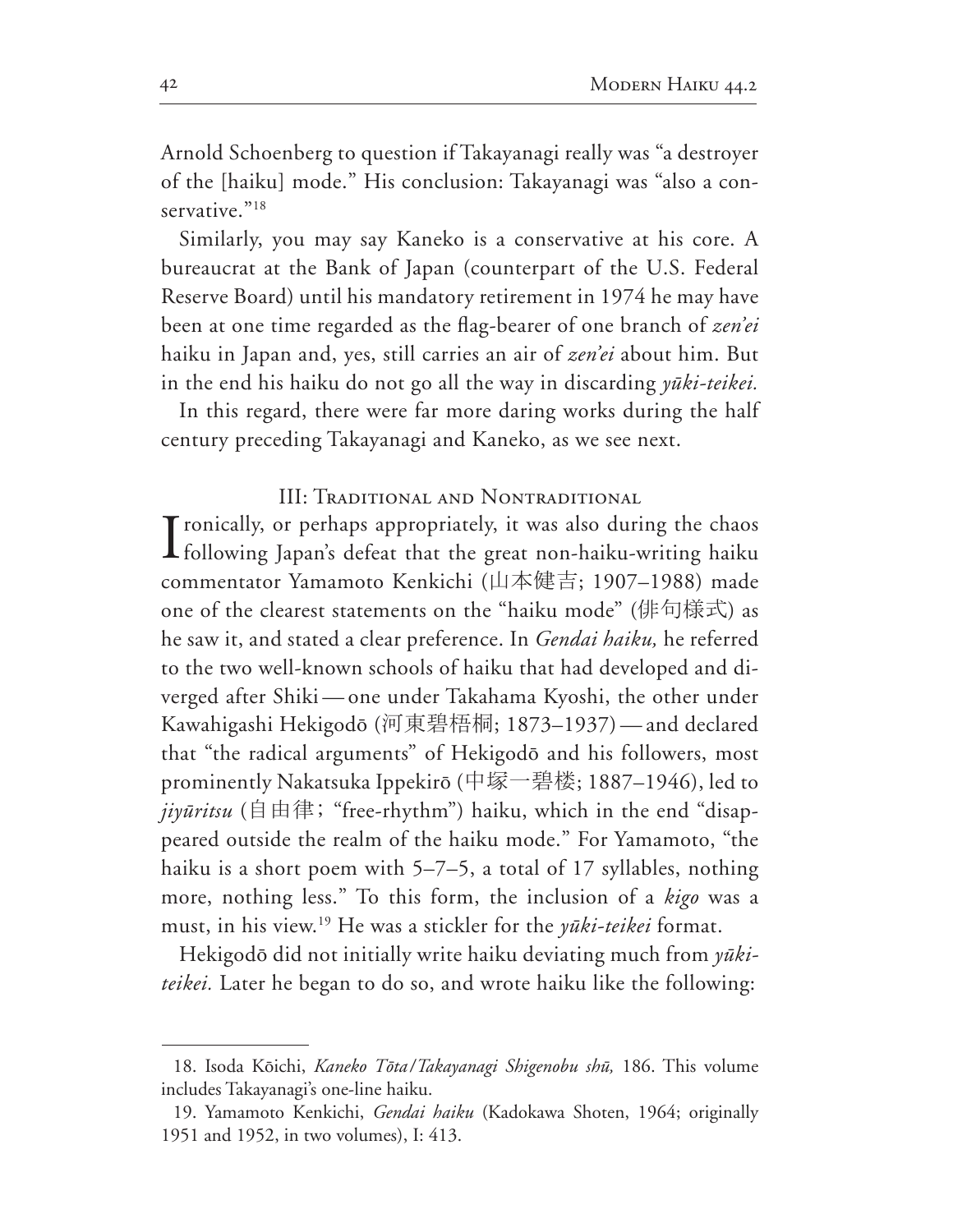子規居士母堂が屋根の剥げたのを指ざし日が漏れ

Shiki-koji bodō ga yane no hageta no o yubizashi hi ga more

Layman Shiki's mother pointing to the torn part of the roof the sun slanting in  $20$ 

This piece has no identifiable *kigo* and cannot really be scanned, containing as it does a total of twenty-four syllables that may come to 8–12–4, if one attempts breaking it down by syntactic unit. Hekigodō wrote it in 1917.

For comparison, that same year, Murakami Kijō (村上鬼城; 1865– 1938), who had quickly become Kyoshi's star, published his first book of haiku, all pieces in it, of course, composed in *yūki-teikei* format. It contained some of the haiku that would make Kijō famous. Among them:

鷹老いてあはれ鳥と飼はれけり

Taka oite aware karasu to kawarekeri

The hawk, having grown old, pity, is kept with a crow

(To digress a bit, this piece, a traditional haiku par excellence, shows the inherent oddness of *kigo* as a poetic concept. The hawk is a winter kigo, but the crow is not even a kigo, of any season, even as "crow's nest" (鴉の巣) is one for spring and "crow chicks" (鴉の子) one for summer.)

Many in the Proletarian Literary Movement — a movement from the 1920s to the 1930s that was influenced by socialist and communist ideals that exalted workers and rejected individualism — went further than Hekigodō and Ippekirō in turning out "free-rhythm" haiku, in the process spurning "written language" (文語) in favor of "spoken language" (口語). For example, Hashimoto Mudō (橋本夢道 1903– 1974), who began to write haiku under the tutelage of Ogiwara Seisensui, wrote the following, in the late 1920s:

<sup>20.</sup> Kawahigashi Hekigodō et al., the *Nihon shijin zenshū* series, vol. 30 (Shichōsha, 1969), 27.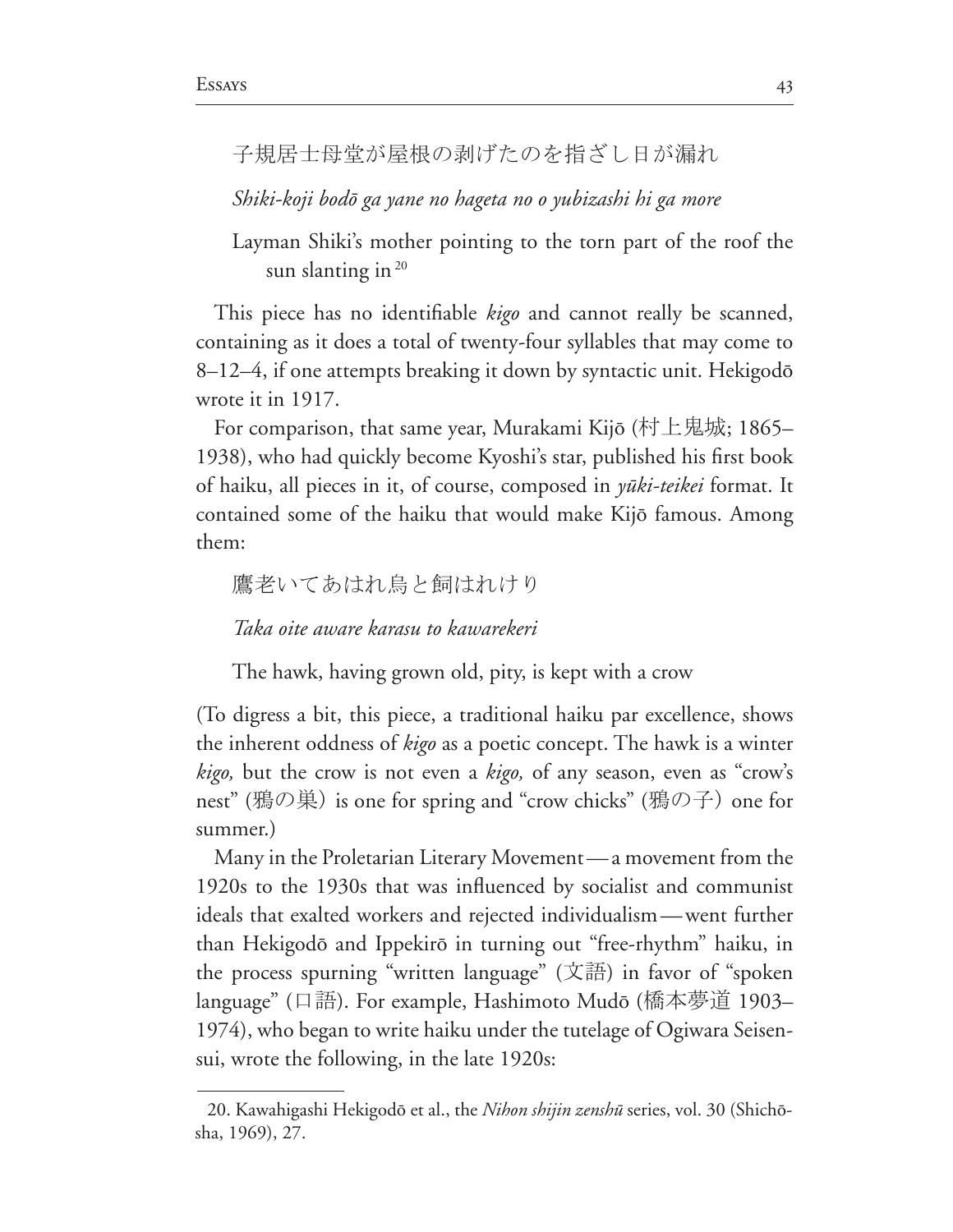戦争ゴッコの鎮台様がおらが一家の藷畑をメチャメチャ にして呉れやがった

Sensō gokko no Chindai-sama ga oraga ikka no imo-batake o mechamechani shitekureyagatta

The Lord Garrison playing war all messed up mah family's sweetpotato patch damn it<sup>21</sup>

This has forty-one syllables  $(8-7-7-6-7-6)$  or ten syllables more than the standard tanka. "Sweet-potato field" is an autumn kigo, but one doubts that Hashimoto used it as such. "The Lord Garrison" refers to the commander of a garrison. The garrison system in Japan was abolished in 1888 in favor of the divisional system, but the head of this army unit apparently continued to be called "garrison commander" well into the 1930s—here in the ostentatiously deferential form of "lord garrison." Little wonder, then, Hashimoto was among those arrested and jailed, in 1941, for not just writing haiku that don't look like haiku but also for espousing politically dangerous views through them.

Again for comparison, in 1930, Mizuhara Shūōshi (水原秋桜子; 1892–1981) published his first book of haiku, *Katsushika* (葛飾), which foretold his break with Kyoshi, not over the *yūki-teikei* format but over what to describe in haiku.

馬酔木咲く金堂の扉にわが触れぬ

Ashibi saku Kondō no to ni waga furenu

Where *ashibi* bloom I touch the door of the Golden Hall

Shūōshi would adopt *ashibi* (馬酔木, *Pieris japonica*), a shrub known for clusters of lovely small pot-shaped flowers, for the name of his magazine the next year.<sup>22</sup> The plant is known to be toxic, and so the name "tree that makes the horse drunk," and it is a spring kigo.

<sup>21.</sup> Sakamoto Tadao, ed., Tanka haiku senryū 101-nen: 1891–1992 (Shichōsha, 1992), 297.

<sup>22.</sup> For Shūōshi's essay that announced his break with Kyoshi, see my "'Nature's Truth' and 'Truth in Literary Arts," Modern Haiku 38.3 (autumn 2007), 25-45.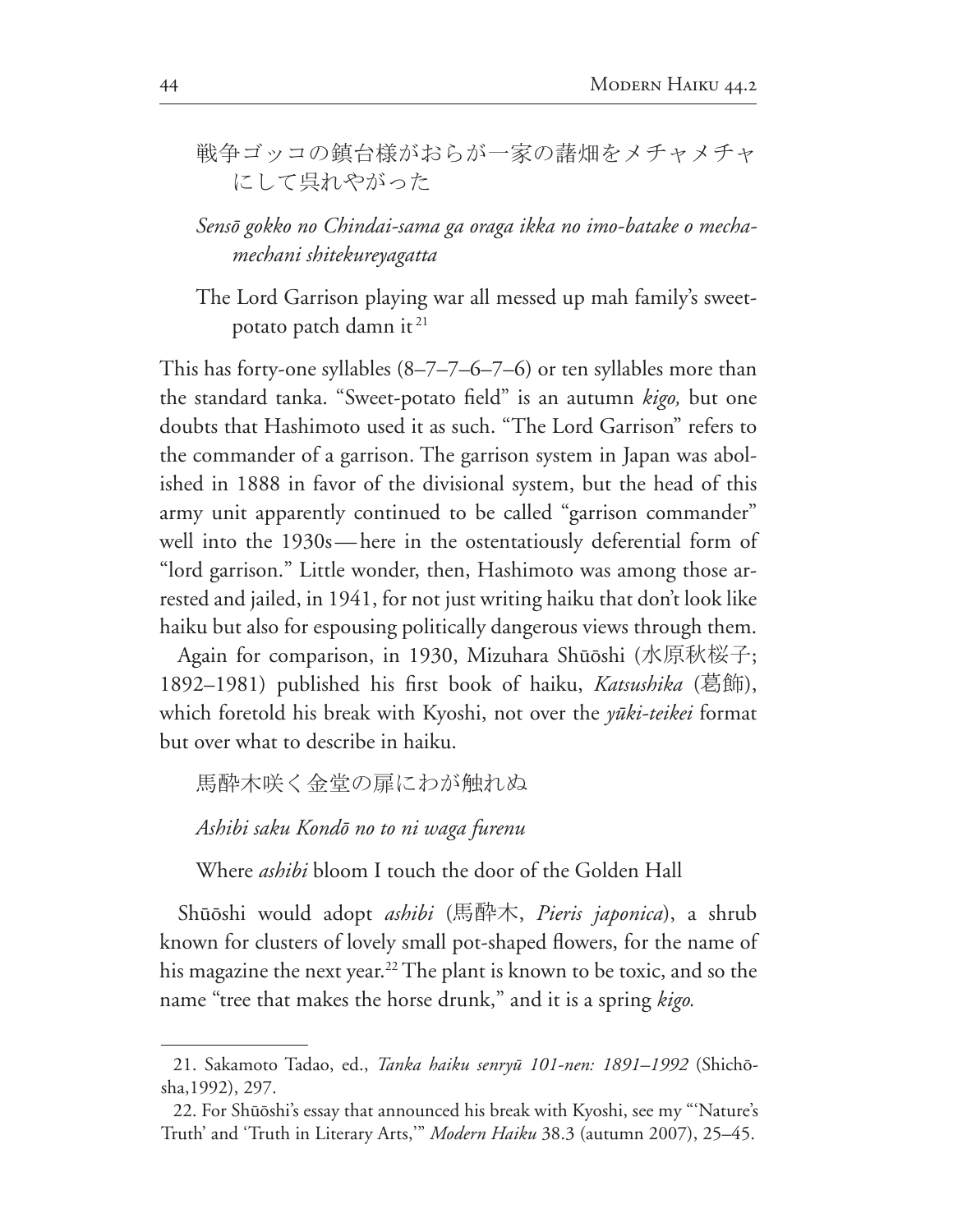IV. KANEKO TŌTA AND HIS AVANT-GARDE SPIRIT  $\sum_{k=1}^{\infty}$  Then you reflect on the great divergence from the standard mode of haiku that had occurred after Shiki's death even as those who stuck to *yūki-teikei* traditions firmly held ground, you will see that Kaneko Tōta is not really much of a rebel. He at times writes haiku hypersyllabic enough to render the results almost shapeless, but he never seems to have written hyper-lengthy pieces such as Hekigodō, Mudō, and those who agreed with them did. He at times writes without a *kigo*, but not always. For that matter, Kaneko seems never to have really abandoned the use of written language.

Let us consider some of his haiku—keeping in mind that I pick here only a few out of Kaneko's vast oeuvre. The collections of his haiku published in 2002 alone come to four fat volumes, each averaging 500 pages.

In his account of his own "postwar haiku history," he notes the following two are from the period when he began to discuss with friends things like "plebeianism and the avant-garde spirit" (大衆性と前衛精神) in haiku—that is, in 1956 or so.

向き合う二階の夕餉たがいに秋灯満たし

Mukiau nikai no yūge tagaini akibi mitashi

Supper face to face on the second floor filling each with the autumn lamp

This one is close to being shapeless as it comes out as  $4-7-4-6$  or, syntactically, 11–10. (Kaneko has discussed "rhythmical" and "syntactical" breaks in haiku.) But, in comparison with the pieces by Hekigodō and Mudō, it appears to try to retain the haikuesque form. Also, *akibi*, "autumn lamp," may not be an officially sanctioned kigo, but it does indicate a season.

車窓擦過の坂の一つの焚火怒る

Shasō sakka no saka no hitotu no takibi ikaru

The train window swishes by a slope a single bonfire angry<sup>23</sup>

<sup>23.</sup> Kaneko, Waga sengo haiku-shi, 189.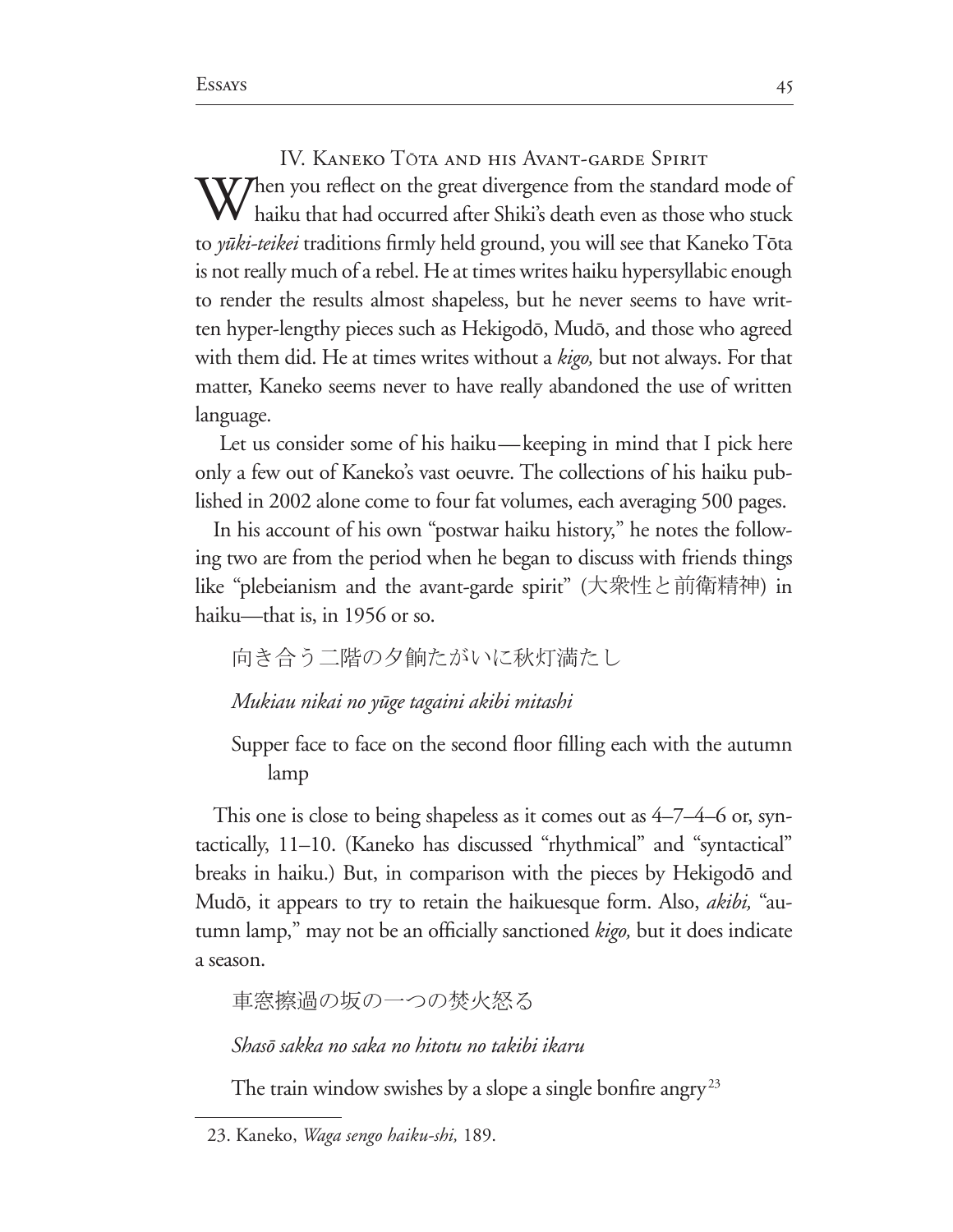This piece is hard to scan at first, perhaps because the alliteration of sibi lants of the first half trips up the reader. When you repeat the piece a few times, though, you may be persuaded that this may well be one of the haiku of which Kaneko is proud from the viewpoint of "rhythm," an element he stresses in his haiku prosody. In the end it works out as  $7-7-6$ , not far from 5–7–5. Still, unless told in advance that this is meant to be a haiku, many are likely to take it to be just a somewhat slipshod sentence.

As it happens, this "bonfire" haiku is singled out for commentary by Katō Shūson in the *takibi* ("bonfire") section of the Nihon dai-saijiki (日本大歳時記), Kōdansha's sumptuously illustrated 1,670-page compendium of haiku categorized by *kigo*, published in 1983. Yamamoto Kenkichi provides detailed historical backgrounds for many of the more important *kigo.*

So, for comparison, let us look at not just one but several of the haiku chosen there by the well-known poets—all in *yūki-teikei* format. A *saijiki*, "seasonal account," always lists a number of haiku for each *kigo.*

焚火かなし消えんとすれば育てられ

*Takibi kanashi kien to sureba sodaterare*

The bonfire's sad; as it tries to fade it's stirred up

*Takahama Kyoshi*

夜焚火に金色の崖峙てり

*Yo-takibi ni kin'iro no gake sobadateri*

Right by the night bonfire rises a golden bluff

*Mizuhara Sh*ûô*shi*

焚火火の粉吾の青春永きかな

*Takibi hi no kona a no seishun nagaki kana*

Bonfire fire sparks: my youth lasted long indeed

*Nakamura Kusatao*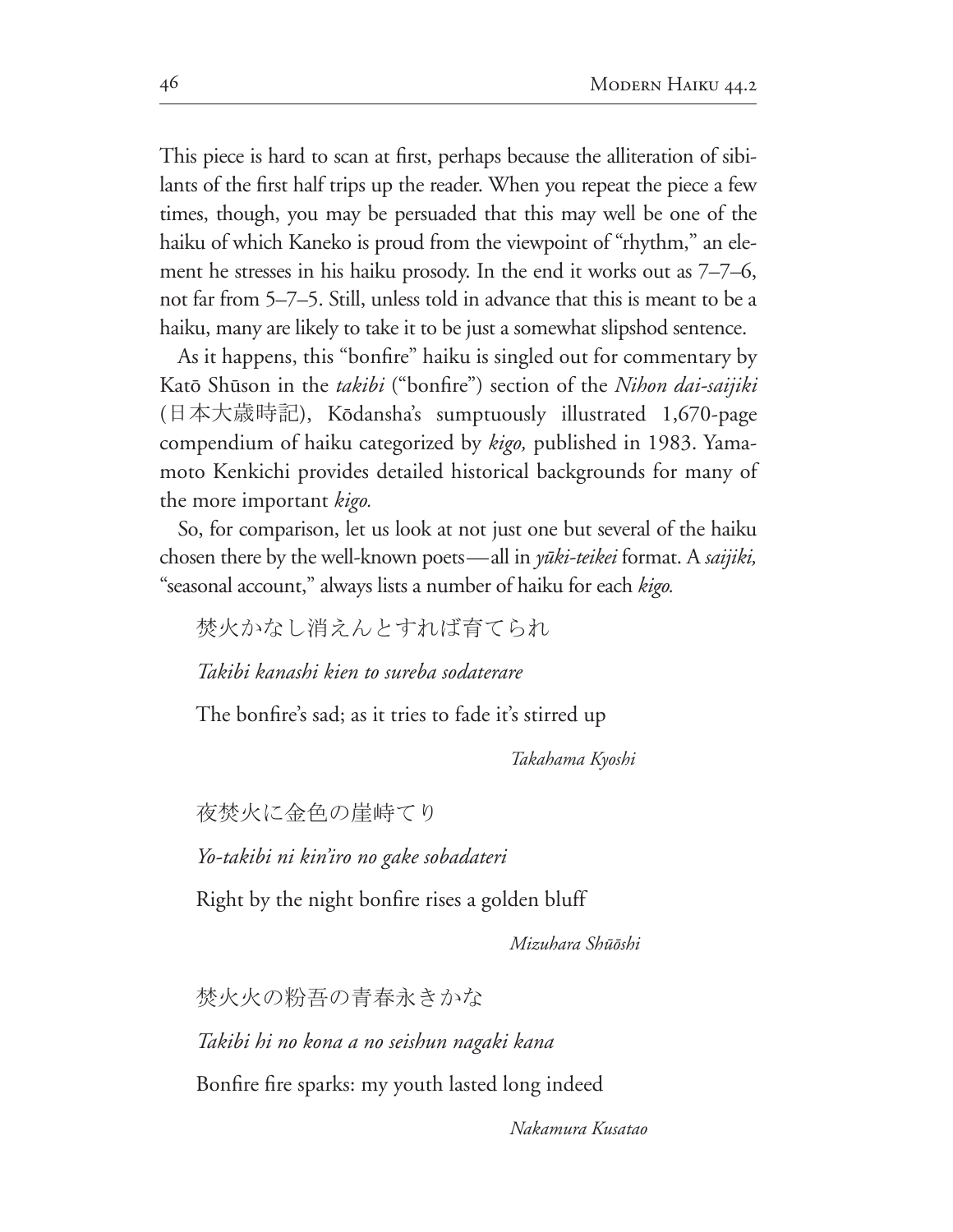```
日雇の焚火ぼうぼう崖こがす
```
Hiyatoi no takibi bōbō gake kogasu

Day laborers' bonfire aflame aflame scorches the bluff

Saitō Sanki

I'd like to cite two more of Kaneko's haiku from the viewpoint of teikei, if not from yūki-teikei. Kaneko does write haiku in the 5–7–5– syllable set form. Often, though, he seems intent on thwarting expectations even when the total syllabic count comes to seventeen. The following is a good example:

何処か扉がはためくケロイドの港

Doko ka to ga hatameku keroido no minato

Somewhere a door flaps in this keloidal port

He wrote this while assigned to Nagasaki where an atomic bomb was dropped. The word keroido ("keloid") quickly became part of the Japanese language as a result of the hideous skin burns left on the bodies of those exposed to the high-temperature blast. For Kaneko this haiku may well be a good example embodying "social consciousness," *shakaisei* (社会性), that he has become famous for emphasizing. Apart from that, it's hard for non-haiku aficionados to read this as a haiku because syntactically it demands to be broken into  $3-6-8$ .

The last piece I cite is one Kaneko wrote around the time the Gendai Haiku Kyōkai collapsed and he and his group started *Kaitei*. It is chosen here because it may represent what makes *gendai* or *zen'ei* haiku at once charming and puzzling.

果樹園がシャツ一枚の俺の孤島

Kajuen ga shatsu ichimai no ore no kotō

The orchard is my island me only in a shirt

From the perspective of teikei, Kaneko could have easily used a furi*gana*—a typographical device the writer can use to provide his preferred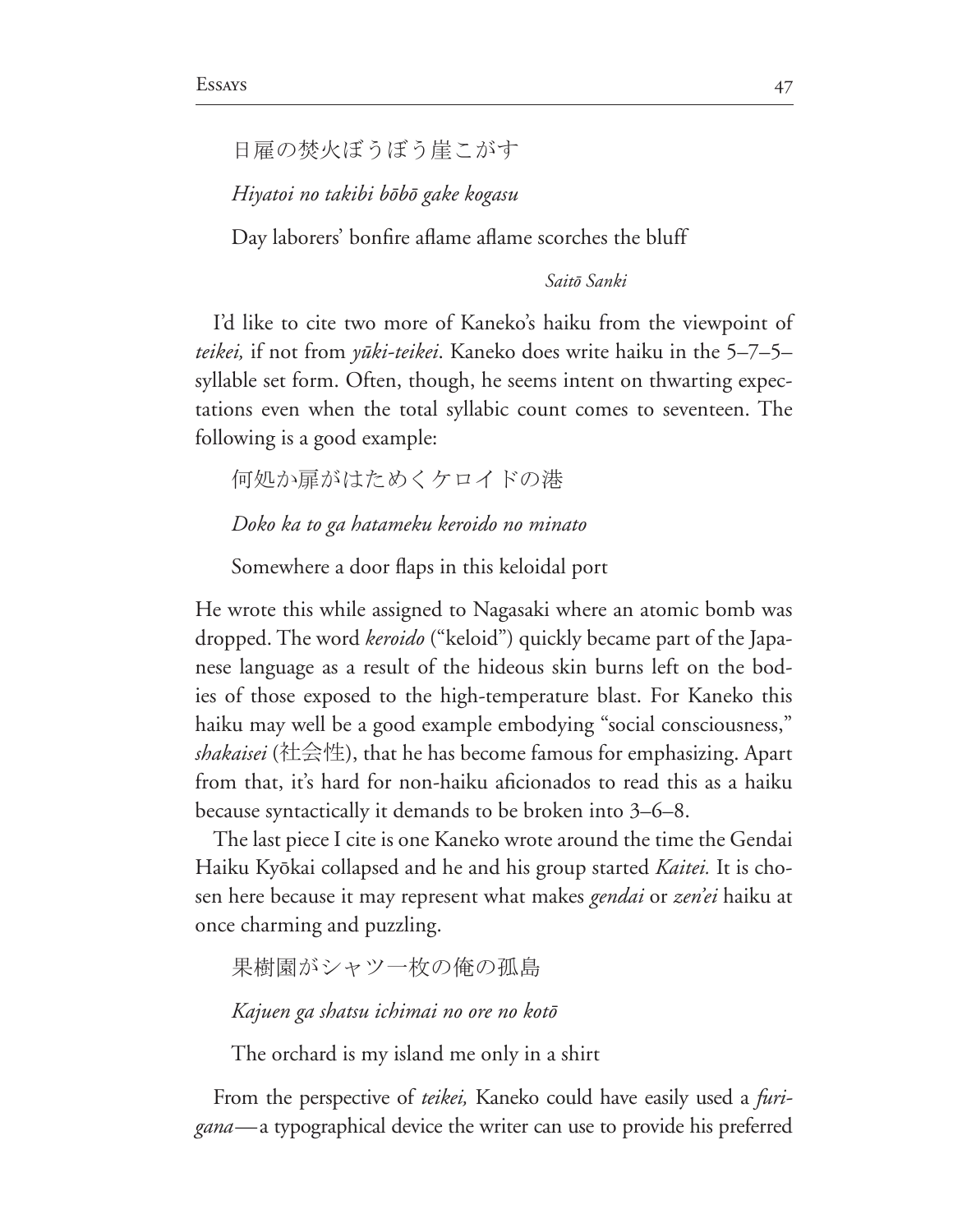reading to a word—to have the last word read *shima;* if he had, this piece would fall perfectly into the  $5-7-5$  pattern. That would have made it a haiku, at least formally, even though the poet's meaning could still be a puzzler. But he didn't, leaving the regular reader a little more confused.

In truth, at least one characteristic of the kind of *gendai haiku* Kaneko and those who write like him may be this slightly-off-balance aspect of their use of *teikei*—a point to be noted only because of Kaneko's state ment in the inaugural issue of *Kaitei* cited above: "We love the shortest set-form poetic form in the Japanese language called haiku."

"The storms of *zen'ei* haiku" peaked around 1961–1962, says the *Gendai haiku dai-jiten*, "and passed after influencing even yūki-teikei writers." Nevertheless, we must note that the effects of *zen'ei* have been various and extensive, and these are likely to be what Scott Metz identifies as some of the elements of *gendai* haiku or "the *gendai* movement" in selecting English haiku for *Roadrunner:* "modernity, contemporaneity, experimen  $tation$ , surrealism, free-form, social consciousness/awareness."  $24$ 

## V. Translation

Kaneko Tōta is only one of a great many nontraditional haiku writ-<br>Ers. To begin to understand whatever distinction there may be between traditionalist and nontraditionalist haiku, we need to look at far more haiku poets and their writings. *The Haiku Universe for the 21st Century* that Gendai Haiku Kyôkai compiled and published in English may be a good place to start,<sup>25</sup> with a few caveats.

First, as noted, Gendai Haiku Kyôkai is inclusive and accepts as its members people ranging from the great traditionalist Mori Sumio ( $\frac{4}{\sqrt{13}}$ ) 澄雄; 1919–2010) to, of course, Kaneko Tōta, who once served as its president. Takayanagi Shigenobu was once its vice executive director.

Second, differences between traditionalist and nontraditionalist often depend on tone, language, subject matter, context, the writer's background the reader is expected to know, and such, but many of these things seldom come through clearly in translation.

<sup>24.</sup> By personal e-mail, Sept. 1, 2012.

<sup>25.</sup> I learned the existence of *The Haiku Universe* through Paul Miller's talk, the draft of which he kindly sent to me.